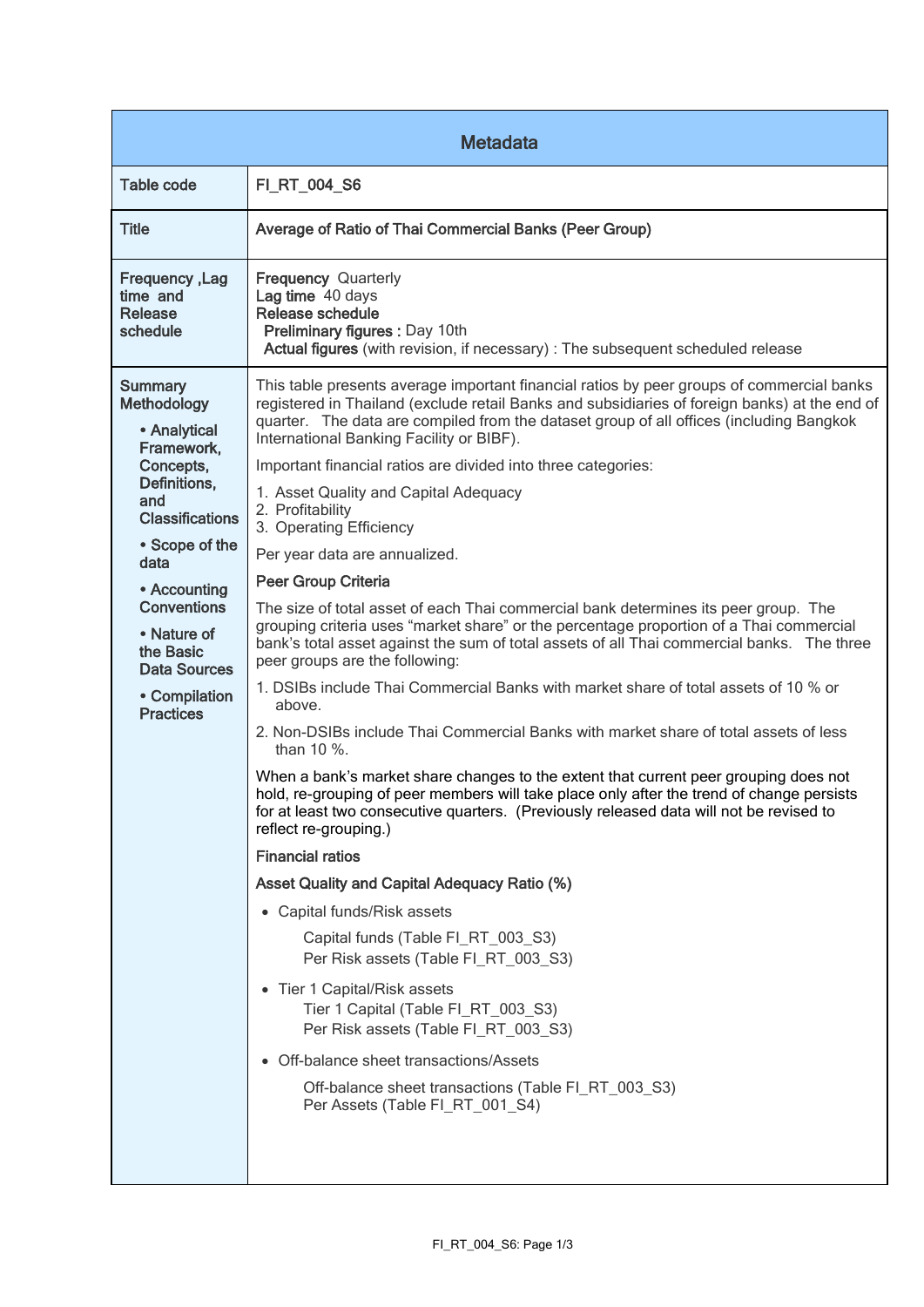| Non - performing loan (NPL) / Loans (Not included FVPL)                                                                                                                                                                                                                                                                                                                                                                                                                                                              |
|----------------------------------------------------------------------------------------------------------------------------------------------------------------------------------------------------------------------------------------------------------------------------------------------------------------------------------------------------------------------------------------------------------------------------------------------------------------------------------------------------------------------|
| Non - performing loan (NPL) (Table FI_RT_003_S3)<br>Per Loans (Not included FVPL) (Table FI_RT_003_S3)                                                                                                                                                                                                                                                                                                                                                                                                               |
| • Problem assets/Assets plus allowance                                                                                                                                                                                                                                                                                                                                                                                                                                                                               |
| Problem assets (Table FI_RT_003_S3)<br>Per Assets plus allowance (Table FI RT 003 S3)                                                                                                                                                                                                                                                                                                                                                                                                                                |
| • Loans/Deposits                                                                                                                                                                                                                                                                                                                                                                                                                                                                                                     |
| Loans (Table FI_RT_003_S3)<br>Per Deposits (Table FI RT 001 S4)                                                                                                                                                                                                                                                                                                                                                                                                                                                      |
| • Liquidity Coverage Ratio (LCR) From 2016 onwards, The BOT has changed Liquidity<br>Coverage Ratio: LCR Regulation                                                                                                                                                                                                                                                                                                                                                                                                  |
| High-quality liquid assets: HQLA is assets with a high quality, have no obligation<br>and can be easily and quickly turn into cash without significant value losses in<br>severe liquidity stress period, such as cash, deposits or reserves at central bank<br>and securities<br>Per Net expected cash outflow over the next 30 days in severe liquidity stress<br>period. Further details check from link;<br>https://www.bot.or.th/Thai/FIPCS/Documents/FPG/2558/ThaiPDF/25580129.pdf<br>(available in Thai only) |
| <b>Profitability Ratio (%)</b>                                                                                                                                                                                                                                                                                                                                                                                                                                                                                       |
| • Interest income / Average interest earning assets (Per year)                                                                                                                                                                                                                                                                                                                                                                                                                                                       |
| Interest income (Table FI_RT_002_S4)<br>Per Average interest earning assets                                                                                                                                                                                                                                                                                                                                                                                                                                          |
| • Interest expenses/ Average interest earning assets (Per year)                                                                                                                                                                                                                                                                                                                                                                                                                                                      |
| Interest expenses (Table FI_RT_002_S4)<br>Per Average interest earning assets                                                                                                                                                                                                                                                                                                                                                                                                                                        |
| • Net interest income / Average interest earning assets (Per year) (NIM)                                                                                                                                                                                                                                                                                                                                                                                                                                             |
| Net interest income (Table FI_RT_002_S4)<br>Per Average interest earning assets                                                                                                                                                                                                                                                                                                                                                                                                                                      |
| • Non - interest income/Average net assets (Per year)                                                                                                                                                                                                                                                                                                                                                                                                                                                                |
| Non - interest income (Table FI_RT_002_S4)<br>Per Average net assets (Table FI_RT_003_S3)                                                                                                                                                                                                                                                                                                                                                                                                                            |
| • Operating expenses/Average net assets (Per year)                                                                                                                                                                                                                                                                                                                                                                                                                                                                   |
| Operating expenses (Table FI RT 002 S4)<br>Per Average net assets (Table FI RT 003 S3)                                                                                                                                                                                                                                                                                                                                                                                                                               |
| • Profit (loss) from operation/Average net assets (Per year)                                                                                                                                                                                                                                                                                                                                                                                                                                                         |
| Profit (loss) from operation (Table FI_RT_003_S3)<br>Per Average net assets (Table FI_RT_003_S3)                                                                                                                                                                                                                                                                                                                                                                                                                     |
| • Net profit (loss)/Average net assets (Per year) (ROA)                                                                                                                                                                                                                                                                                                                                                                                                                                                              |
| Net profit (loss) (Table FI_RT_002_S4)<br>Per Average net assets (Table FI_RT_003_S3)                                                                                                                                                                                                                                                                                                                                                                                                                                |
| • Non-interest income/Total income                                                                                                                                                                                                                                                                                                                                                                                                                                                                                   |
| Non-interest income (Table FI_RT_002_S4)<br>Per Total income (Table FI_RT_003_S3)                                                                                                                                                                                                                                                                                                                                                                                                                                    |
| • Gain (loss) on investments in securities/Non-interest income                                                                                                                                                                                                                                                                                                                                                                                                                                                       |
| Gain (loss) on investments in securities (Table FI_RT_002_S4)<br>Per Non-interest income (Table FI_RT_002_S4)                                                                                                                                                                                                                                                                                                                                                                                                        |